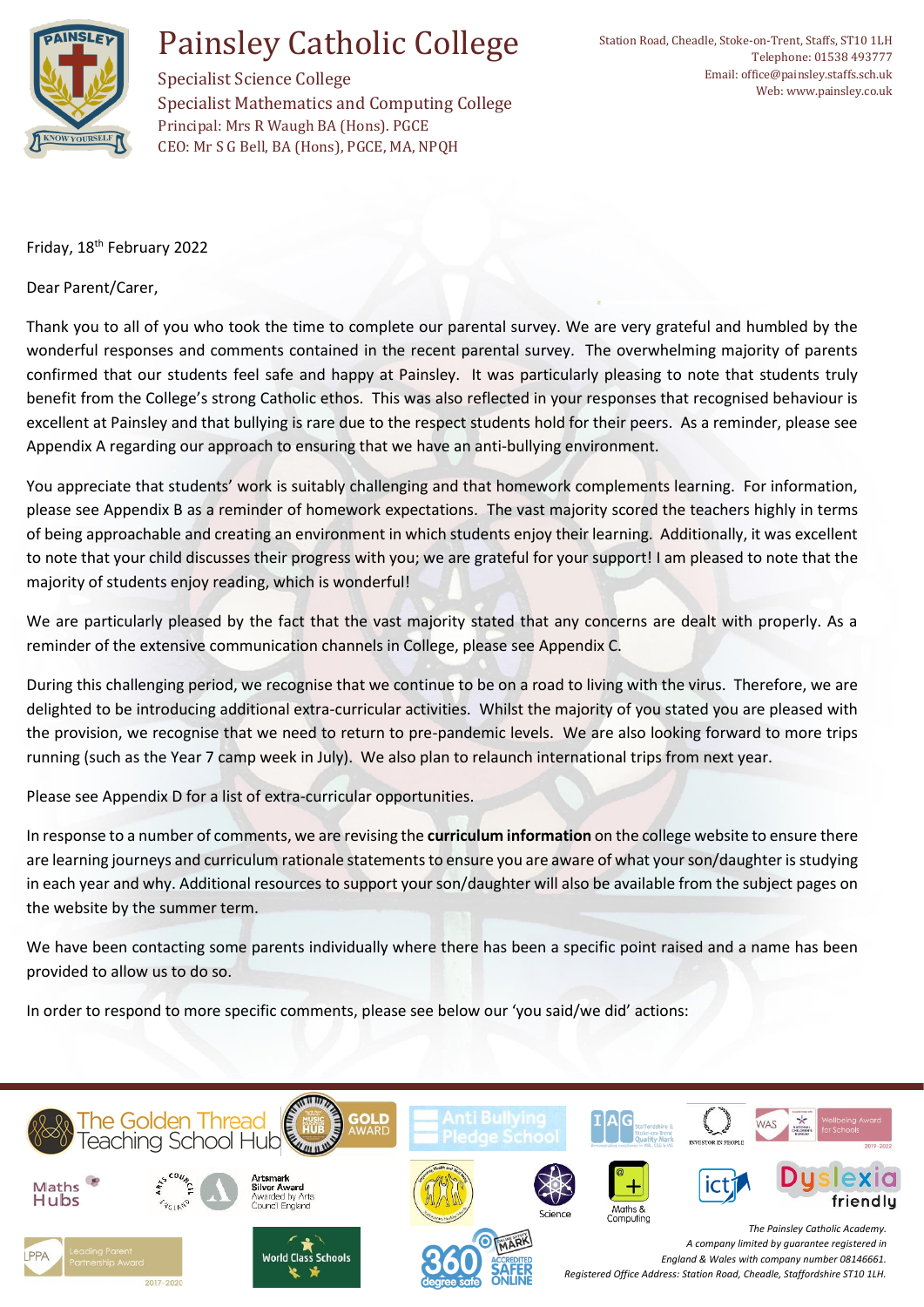

Specialist Science College Specialist Mathematics and Computing College Principal: Mrs R Waugh BA (Hons). PGCE CEO: Mr S G Bell, BA (Hons), PGCE, MA, NPQH

| You said                                                                              | We did                                                                                                                                                                                                                               |  |
|---------------------------------------------------------------------------------------|--------------------------------------------------------------------------------------------------------------------------------------------------------------------------------------------------------------------------------------|--|
| Update uniform expectations                                                           | White shirts from September 2022 and school leggings available<br>for PE. Regular uniform checks implemented throughout the day.                                                                                                     |  |
| Behaviour points are demoralising                                                     | Misdemeanour warning (0 points) introduced to precede<br>behaviour points as a warning. Values and expectations policy<br>which focuses on achievements.                                                                             |  |
| Achievement<br>points<br>not<br>given<br>are<br>consistently                          | Department reports implemented and analysed by Heads of<br>Department to ensure all staff are allocating points appropriately.                                                                                                       |  |
| Middle and lower ability groups do not get as<br>much achievement points              | Audit of achievement points and effort grades reveal that this is<br>not the case and in fact the opposite is true.                                                                                                                  |  |
| Lockers are not available for all students                                            | Lockers have been reintroduced for Years 7 & 8. Years 9, 10 & 11<br>will follow in due course.                                                                                                                                       |  |
| Students should be allowed to wear coats in<br>classrooms                             | Outdoor coats are not allowed to be worn In the school building.<br>Indeed, there is no need as the heating remains on whilst<br>ventilation remains important. Wearing coats in class is not<br>conducive to a working environment. |  |
| Assessment points should be at the end of a<br>half-term to maximise on teaching time | Assessment points will be as close to half-term as possible, whilst<br>allowing for students to participate in the College Production, gym<br>festival or activities weeks.                                                          |  |

Once again, I thank you for your ongoing support and engagement in all that we do in College and for your contribution to our parental survey. I am truly grateful for the responses (a detailed list can be found in Appendix E) and the overwhelming majority who would recommend the College to another parent.

Please do not hesitate to contact College if you would like to discuss any specific points (please see Appendix C for details).

Yours sincerely

R.A.WO

### Mrs Waugh

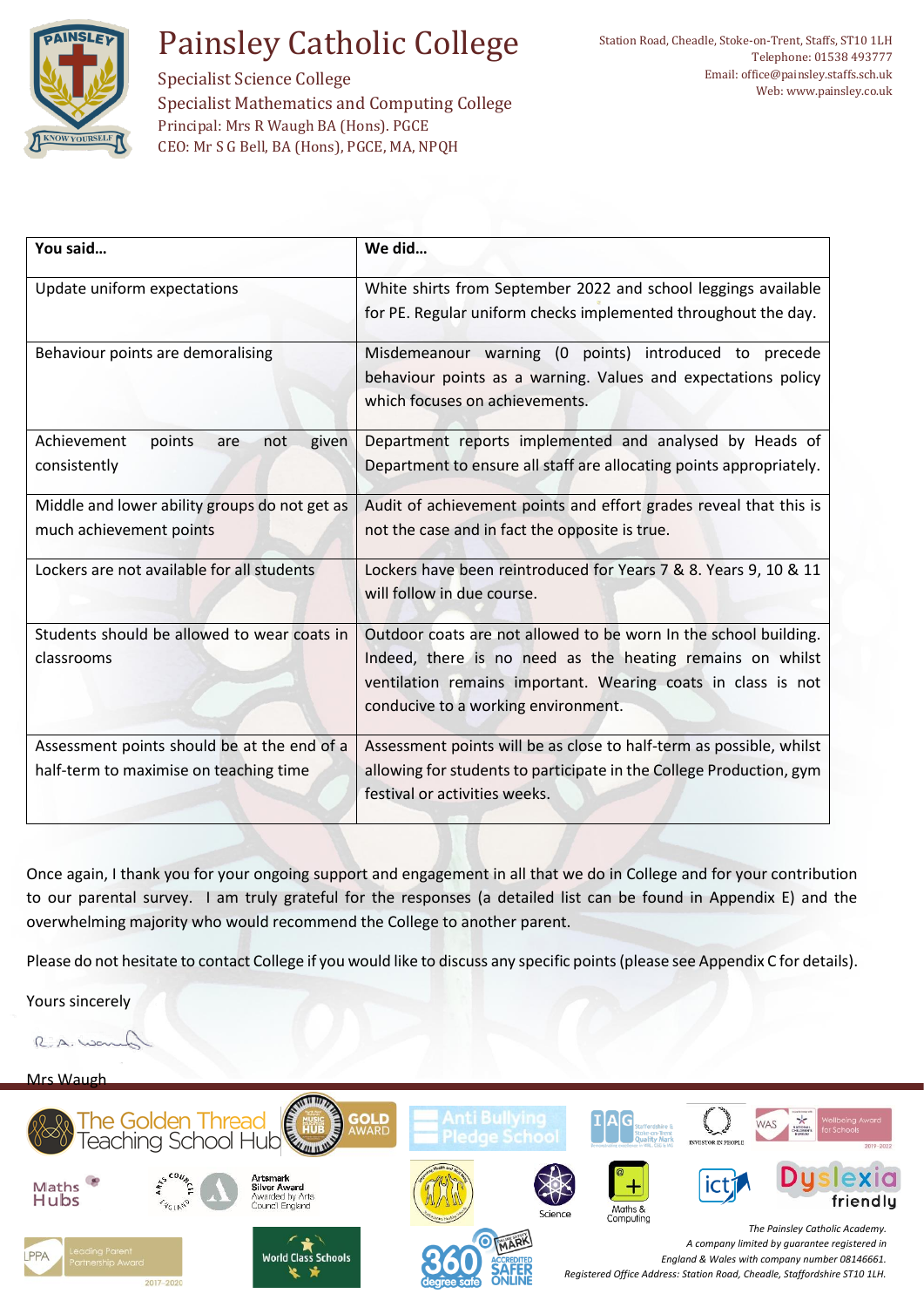

Specialist Science College Specialist Mathematics and Computing College Principal: Mrs R Waugh BA (Hons). PGCE CEO: Mr S G Bell, BA (Hons), PGCE, MA, NPQH

### Appendix A

We have a strong **anti-bullying** programme that operates in the College. A summary of the programme is outlined below for information.

Anti-bullying reps meet half-termly to discuss the topic areas below:

- How have things changed since losing bubbles and Covid restrictions?
- Hot spots in school where bullying may take place
- Bullying via social media (how do we reduce this?)
- Look at and contribute to the anti-bullying policy
- Identifying safe rooms for students to access
- Identifying and solving issues/concerns on the buses
- Content as part of the Emmaus Programme
- Content as part of the Pastoral /Citizenship programme
- How the website can be improved for anti-bullying resources and reporting?
- How can display around the college help and improve to reduce bullying?
- How can we improve communication with parents around anti-bullying?
- How can we gain a better and more in-depth student voice?
- What further measures do we believe can be put into place?
- Review of the Year

The change team also covers areas of bullying in their meetings and discussions.

The college has an anti-bullying policy (updated September 2021) that can be accessed through the website at the link below (students have had an input into this):

[file:///N:/Downloads/Anti-bullying%20Policy%20202122%20\(1\).pdf](file://///PAI-FS-02/UserHome$/LAS/Downloads/Anti-bullying%20Policy%20202122%20(1).pdf)

We use resources in Emmaus time and Pastoral/Citizenship time to cover identity, respect and values. We also have resources on what to do if you see or hear bullying.

Act of Worship during Mental Health Week was about growing together and supporting each other.

Social media topic areas look into bullying and the impact on those receiving the nasty comments or physical abuse.

Loudmouth Production Company are coming in on the 4<sup>th</sup> March to work with Year 8 on bullying. The performance is called "Bully 4 U".

We have an anti-bullying email address that staff and students can use to report any concerns.

### [antibullying@painsley.staffs.sch.uk](mailto:antibullying@painsley.staffs.sch.uk)

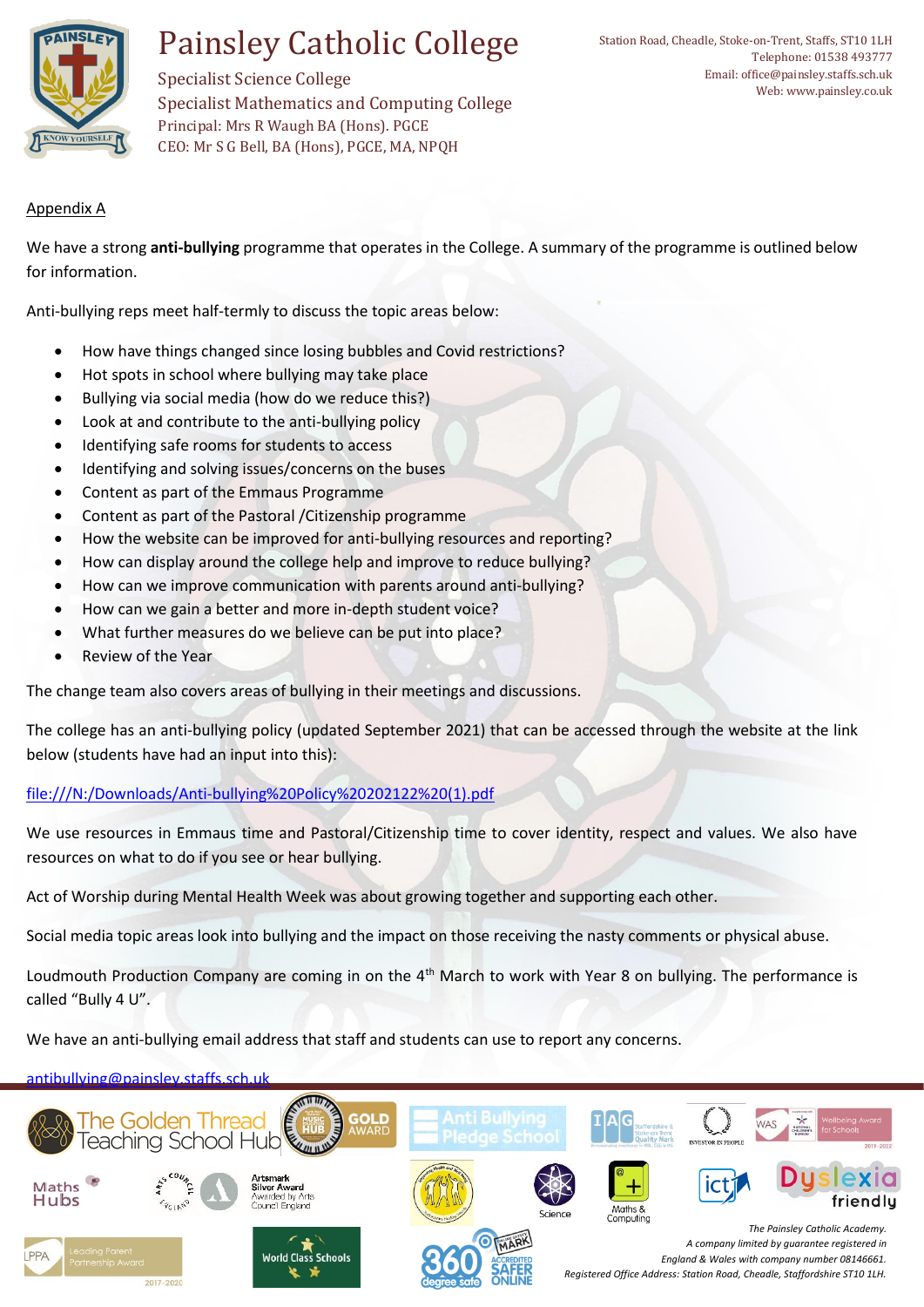

Specialist Science College Specialist Mathematics and Computing College Principal: Mrs R Waugh BA (Hons). PGCE CEO: Mr S G Bell, BA (Hons), PGCE, MA, NPQH

#### Appendix B

Research demonstrates that regular and well-designed homework adds significantly to students' knowledge, understanding and skill development in each area of study. Indeed, regular homework can be equivalent to an additional year of schooling. Please see below a reminder of the **homework expectations** across the College. These have also been revisited with staff to ensure consistency in application.

#### **Homework expectations**

**Year 7 -** 5 hours a week set in accordance with the homework timetable.

**Year 8 -** 6 hours a week set in accordance with the homework timetable.

**Year 9 -** 8 hours a week set in accordance with the homework timetable.

**Year 10 -** 10 hours a week set in accordance with the homework timetable.

**Year 11 -** 12 hours a week set in accordance with the homework timetable.

**Year 12 -** 6 hours of private study work per subject per week (18 hours a week). Differentiated assessed task to be identified.

**Year 13 –** 6 hours of private study work per subject per week (18 hours a week). Differentiated assessed task to be identified.

#### **Homework expectations in holiday time**

**Half-term in October/February/May** – Set homework/private study as normal in accordance with the homework timetable. No additional work.

#### **Christmas**

Years 7, 8, 9, 10 and 12 are set **no homework/private study** over Christmas.

Year 11 are set homework as normal in accordance with the homework timetable.

Year 13 are set 3 hours of private study.

#### **Easter**

Years 7, 8, 9 and 10 – Homework set as normal in accordance with the homework timetable. No additional homework.

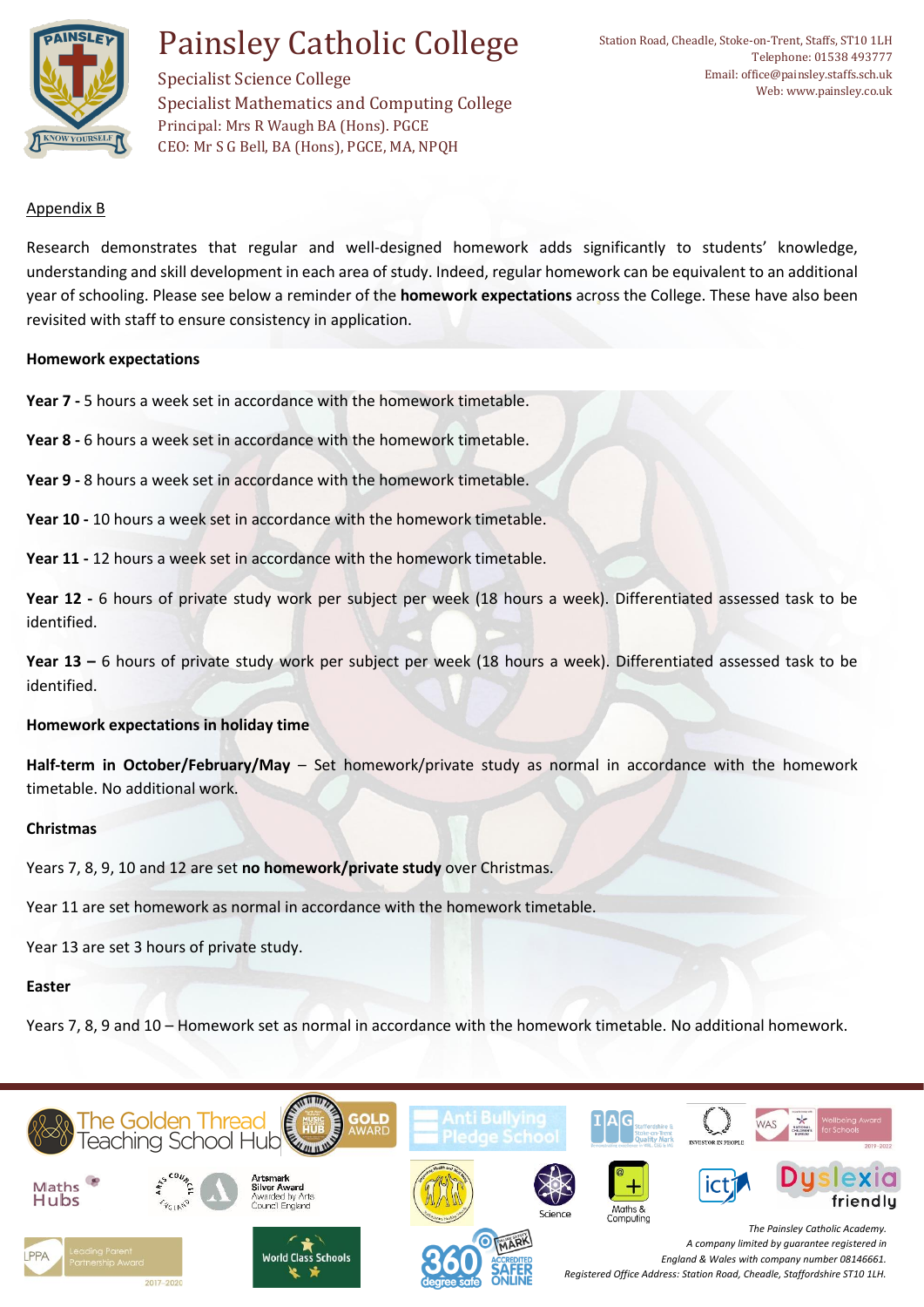

Specialist Science College Specialist Mathematics and Computing College Principal: Mrs R Waugh BA (Hons). PGCE CEO: Mr S G Bell, BA (Hons), PGCE, MA, NPQH

Year 11 – Normal homework as per the homework timetable and the same again for the Easter period, eg 2 hours per subject. This would include signpost tasks. Please note this is in **addition to attending revision** as directed.

Year 12 – Private study as normal (no additional work).

Year 13 - Normal amount of private study work and the same again for the Easter period (some of this should be revision based).

**NB:** Self-assessment against mark schemes and peer assessment is encouraged where appropriate for Years 11 and 13.

### **Summer holiday**

Year 7 – 2 hours of English and 2 hours of Maths only (these could be spaced learning tasks and preparation for Year 8).

Year 8 – transition tasks for subjects being carried onto KS4 only – 30 minutes per subject.

Years 9 and 10 - 1 hour per subject.

Year 11 – transition work for those staying on into the Sixth Form. 3 hours per subject – guided flipped learning. This should inform the first lesson.

Year 12 – 6 hours of private study work (normal amount).

**NB:** All summer work is to be acknowledged, this could be in the form of achievement points.

### **Homework in assessment periods**

Homework should be limited to revision tasks in preparation for assessments and re-teach, consolidate and extend follow-up tasks for subjects where the assessment has been completed. Homework should still be set in accordance with the timetable. If follow-up tasks are to be completed for homework, the deadline must be during the week after week 2 of the assessment fortnight.

### **Homework expectations**

- A minimum of 4 days and ideally a week should be given for the completion of homework.
- Students should complete homework on the night it is set.
- All homework should be explained to the students and feedback given in line with the success criteria.
- Homework should be labelled as such in books.

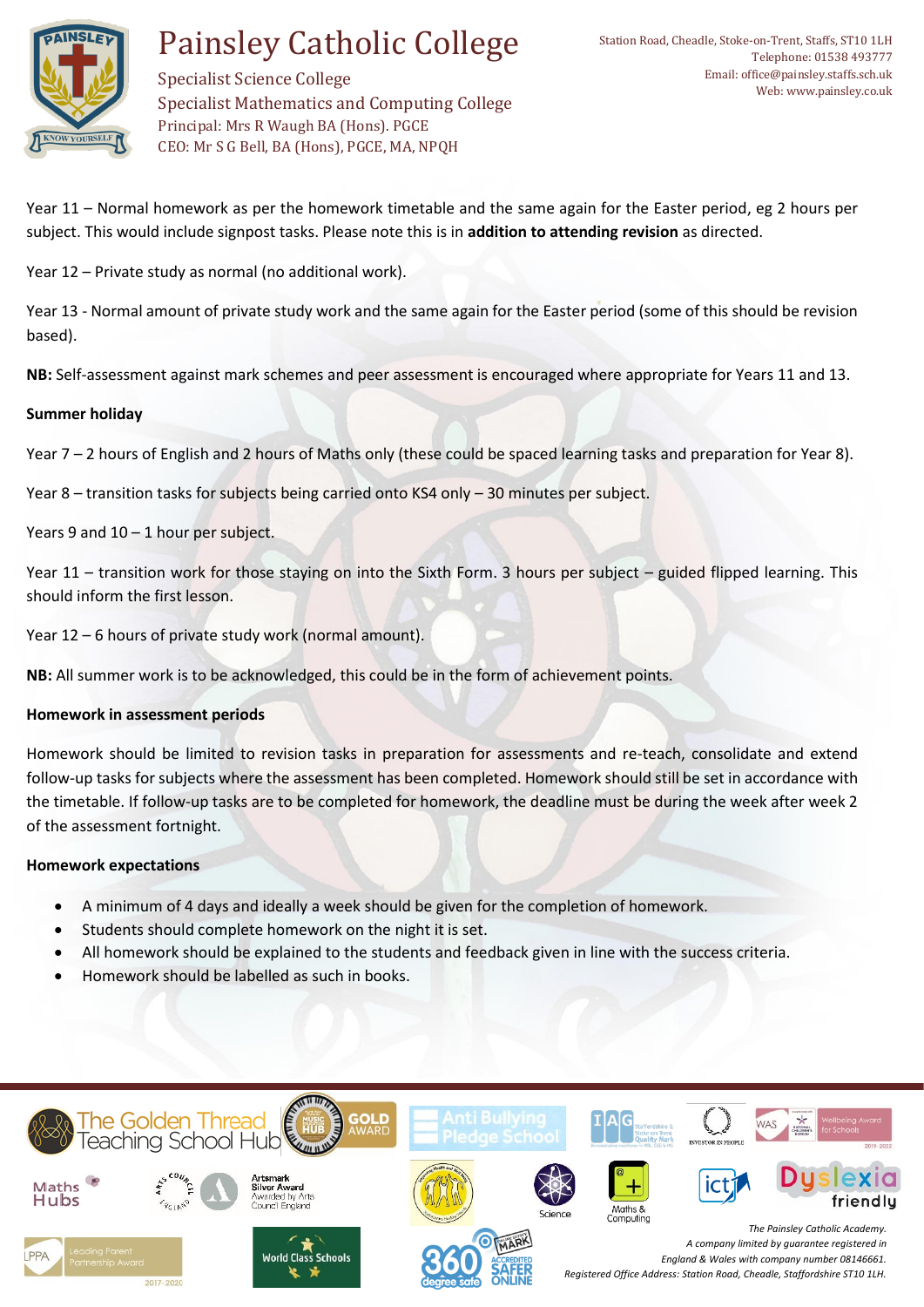

Specialist Science College Specialist Mathematics and Computing College Principal: Mrs R Waugh BA (Hons). PGCE CEO: Mr S G Bell, BA (Hons), PGCE, MA, NPQH

Appendix C

**Communication channels** should you require them:

- Emmaus Tutor General enquiries and sharing pastoral issues/concerns
- Pastoral Lead More specific pastoral/academic concerns and queries. A list of all Pastoral Leads and contacts is on our website
- Head of Department Specific departmental queries or concerns. A list of all HoDs can be found on the school website
- Safeguarding Safeguarding team Mr Bullock (Designated Safeguarding Lead), Mrs Harris/Mrs Jepson Deputy Designated Safeguarding Leads)
- Attendance Reception to report attendance. Further concerns should be directed to Pastoral Lead or Mrs Barlow (Education Welfare Officer)
- Health Mrs Sedgwick
- Special Needs Mrs Davies (SENCo)/ Mrs Comfort (Deputy SENCo)
- Finance Contact the Finance Department

Should your queries need further attention, please contact the most appropriate member of the Leadership Team:

- Mr D Bullock Assistant Principal Safeguarding, Online Safety and Anti-Bullying
- Mrs C Harris Assistant Principal Safeguarding, Attendance and Pastoral Expectations
- Mrs S Jepson Assistant Principal Sixth Form Lead
- Mrs H Gibson Vice Principal Teaching & Learning, including homework
- Mrs E Kolawole Assistant Principal Catholic Life, Pastoral/Citizenship & RHSE
- Ms C Oberman Senior Assistant Principal Teaching School Hub, Maths Hub & Behaviour Hub
- Mr M Palmer Associate Assistant Principal Options
- Mr F Waugh Vice Principal Pupil Premium, Data and Curriculum
- Mrs R Waugh Principal
- Ms J Woollaston Assistant Principal Student & Parent Voice, Literacy

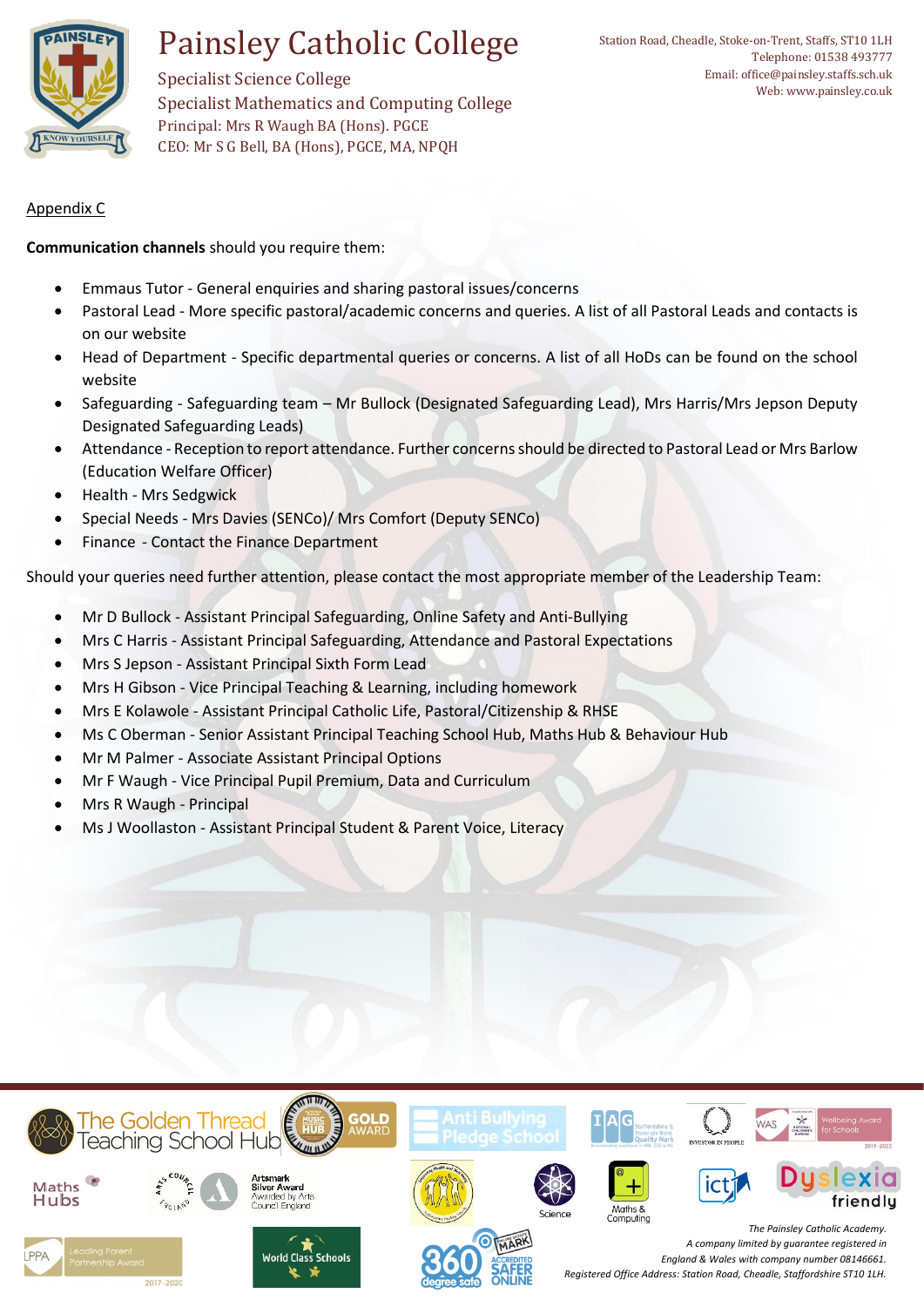

Specialist Science College Specialist Mathematics and Computing College Principal: Mrs R Waugh BA (Hons). PGCE CEO: Mr S G Bell, BA (Hons), PGCE, MA, NPQH

### Appendix D

|                 | <b>LUNCH</b>                                                                                                                                                                                                    | 3:30-4.30                                                                                |
|-----------------|-----------------------------------------------------------------------------------------------------------------------------------------------------------------------------------------------------------------|------------------------------------------------------------------------------------------|
| <b>MONDAY</b>   | Year 7 & 8 Science Club (L6)<br>Perduo/Chess Club (C13)<br>Saxophone Ensemble (A9)                                                                                                                              | Team fixtures/ practices TBC<br>SEND Homework (invitation only)                          |
| <b>TUESDAY</b>  | History Club 12:45 - 1:15 (B6)<br>Flute Group (junior and senior) (A9)<br>Perduo/Chess Club (C13)<br><b>SEND Nuture Group (invitation only)</b>                                                                 | Team fixtures/ practices TBC<br>Concert Band 3:30 - 5:00pm (hall)                        |
| WEDNESDAY       | Year 8 & 9 Basketball (Sports hall)<br>Geography Club 12:45 - 1:15 (B13)<br>Perduo/Chess Club (C13)<br>Languages Club (ML2)<br>Year 10 Business and Economics Club (B4)<br>Eco-schools 12:30 (P2) - Week A only | Team fixtures/ practices TBC<br>Girls' Cricket<br><b>SEND Homework (invitation only)</b> |
| <b>THURSDAY</b> | <b>Year 9 Vaulting Support</b><br>Homework Club (ML2)<br>Year 7 & 8 'Bring a book' Reading Club<br>(SV1, SG7)                                                                                                   | Team fixtures/ practices TBC<br>Year 7 & 8 Boys' Football<br>All Girls' Football         |
| <b>FRIDAY</b>   | Girls Cricket (Sports hall)<br><b>String Group</b><br>Perduo/Chess club (C13)                                                                                                                                   | Year 7 Gymnastics Floor work<br>SEND Homework (invitation only)                          |

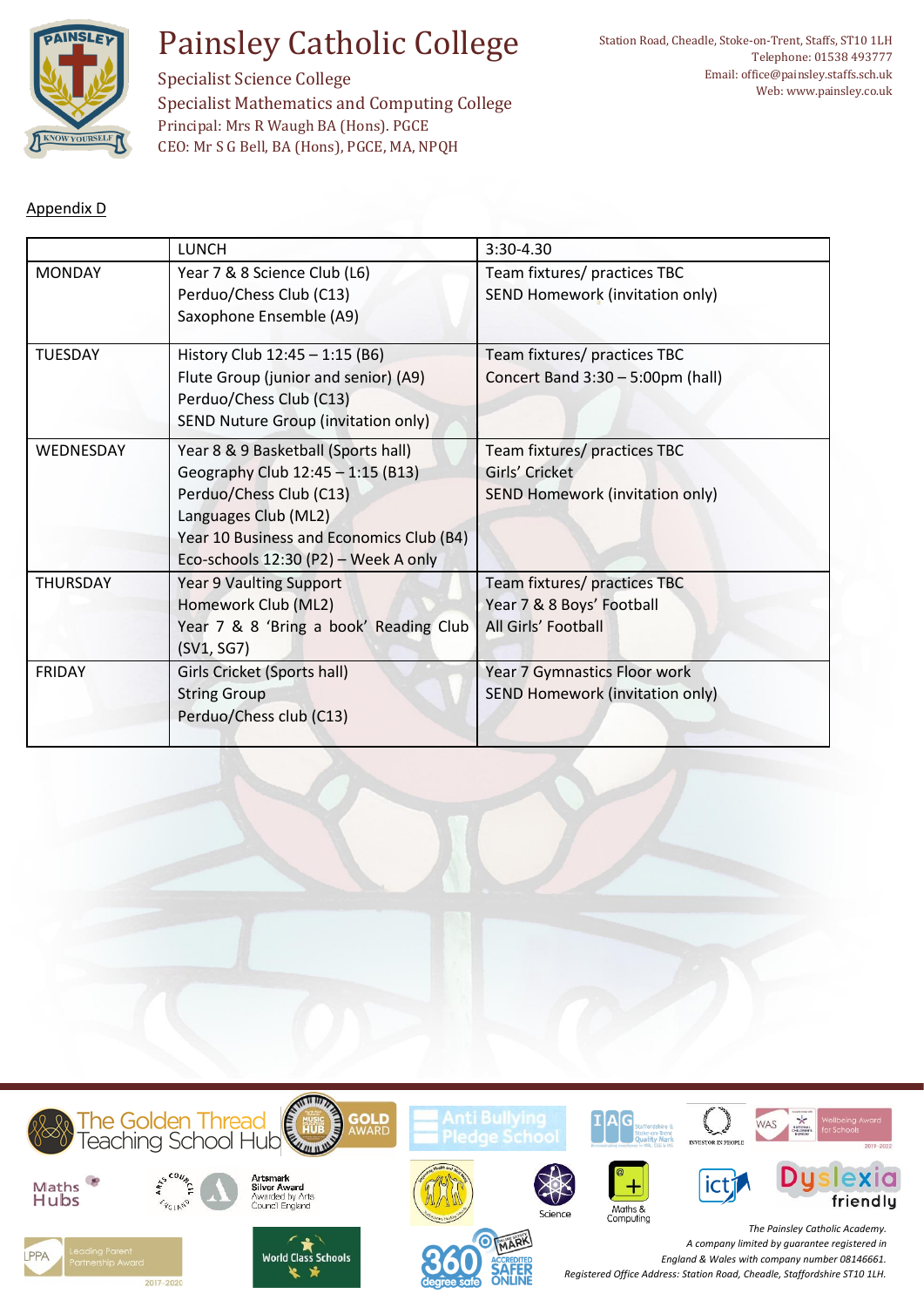

Specialist Science College Specialist Mathematics and Computing College Principal: Mrs R Waugh BA (Hons). PGCE CEO: Mr S G Bell, BA (Hons), PGCE, MA, NPQH

### Appendix E

- My child is happy at this school: 89% agree or strongly agree
- My child feels safe at this school: 92% agree or strongly agree
- My child benefits from the school's Catholic ethos: 86% agree or strongly agree
- The school makes me aware of what my child will learn during the year: 76% agree or strongly agree
- My child enjoys learning at this school: 89% agree or strongly agree
- My child is given additional support if they need help in a subject: 83% agree or strongly agree
- My child's teachers are approachable and help my child to improve: 87% agree or strongly agree
- My child discusses their progress with me at home: 90% agree or strongly agree
- My child's work is suitably challenging: 96% agree or strongly agree
- My child benefits from additional educational experiences such as trips and visits that meaningfully add to their learning: 76% agree or strongly agree
- My child benefits from additional extra-curricular opportunities such as clubs and sport (these may be reduced due to Covid): 62% agree or strongly agree
- My child enjoys reading: 75% agree or strongly agree
- My child completes homework that complements their learning in school: 85% agree or strongly agree
- The school makes sure its pupils are well behaved: 84% agree or strongly agree
- Bullying is rare at the school: 77% agree or strongly agree
- My child is respected by others: 88% agree or strongly agree
- When I have raised concerns with the school they have been dealt with properly: 86% agree or strongly agree
- The school has high expectations for my child: 95% agree or strongly agree
- My child does well at this school: 93% agree or strongly agree
- The school lets me know how my child is doing: 91% agree or strongly agree
- The school supports my child's wider personal development: 77% agree or strongly agree
- I would recommend this school to another parent: 91%

You identified the following as some of the best things about the school:

- Support and care for each individual student
- High standards and academic excellence quality of teaching and examination results
- Ethos and vibe of the school
- Happiness of the students
- Enjoyment of education and love of learning
- Good friends and relationships with staff
- Consistent assessments to support learning
- Approachability of the staff, dedication and commitment of the staff
- Ensuring all students reach their full potential aspirational
- Behaviour and discipline clear expectations